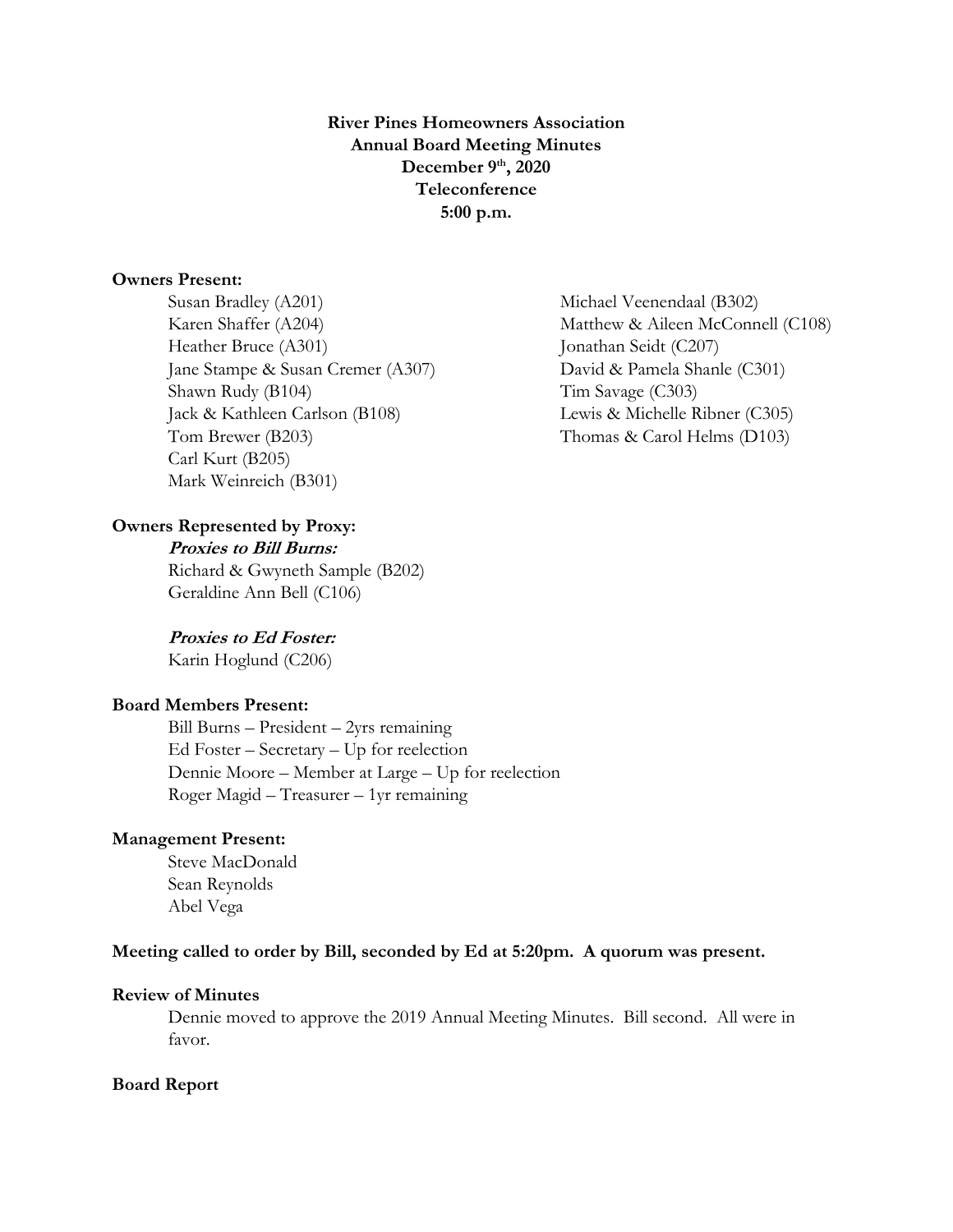Bill thanked the Board, VMC and owners for their help and patience through the deck project. Phase 1 of the deck project came in under budget. Phase 2 had unforeseen architectural work but was also kept within budget. The total for the deck project totaled approximately \$505,000. The upper roof and lower flat roof was replaced on the Dbuilding. Additional work was required to the wall supporting the lower flat roof due to deterioration that required repair. Bill stated the association does not foresee much maintenance needed for 2021. A special assessment will be issued to fund \$100,000 to the reserves in 2021 and \$100,000 to the reserves in 2022. For a \$500,000+ project, only \$200,000 is needed to replenish the reserves and fund future expenses.

#### **Review of Financials**

Steve stated the proposed Budget shows a 1.98% increase in dues for 2021. The Elevator line item was increased due to state requirements which include the installation of an answering service for the phones in the elevator cabins. Insurance was also increased to \$40,264.00. Natural gas will be lowered slightly. Legal & Professional increased from \$7,000.00 to \$9,000.00 and any unused funds would be available to transfer to the reserves. Repairs & Maintenance was increased in 2019 & 2020 and was lowered slightly in 2021 after the repairs made this year. The Repair & Maintenance budget was increased to accommodate additional gutter cleanings. A Special Assessment of \$100,000 for 2021 and \$100,000 for 2022 has been approved by the Board. Steve stated the Balance sheet reserve line item is as of 10/31/20 was overstated by approximately \$27,0000. There were large expenses in this time frame. The 2019 financials were audited, and the 2021 financials are scheduled to be audited as well. VMC will share updated Balance Sheet and financials at year end. Boilers are scheduled to be replaced at the end of 2021. The goal is to have over \$250,000 in reserves at the end of 2022 with anticipated boiler and gutter work. The 2021 budget was approved by acclimation.

### **Maintenance**

#### **Deck Repair Project**

Sean stated this was a large project that went very well during the COVID-19 pandemic. Sean thanked the owners and Board for their help and understanding during the project. Sean stated an engineer was hired to inspect the decks. It was found that water was not properly draining off the deck causing the deck supports to rot. The deck fascia had to be removed to properly inspect the supports. Both the deck draining, and wood support rot was repaired. Every deck was affected differently. While completing the deck repairs, the contractors assisted with site repairs around the property which included siding repair, railing repair, paint touch up and more. This helped to save repair costs while the man lift was onsite for the deck repairs. Being proactive helped to save future expenses for the association.

#### **D-building Roof Replacement**

Sean stated the D-building roof was supposed to be replaced in 2019 but the association was able to expand the roofs lifespan another year. Leaks were found early in 2020 so the roof repair was replaced this summer by Turner Morris. The project went great and was done within budget.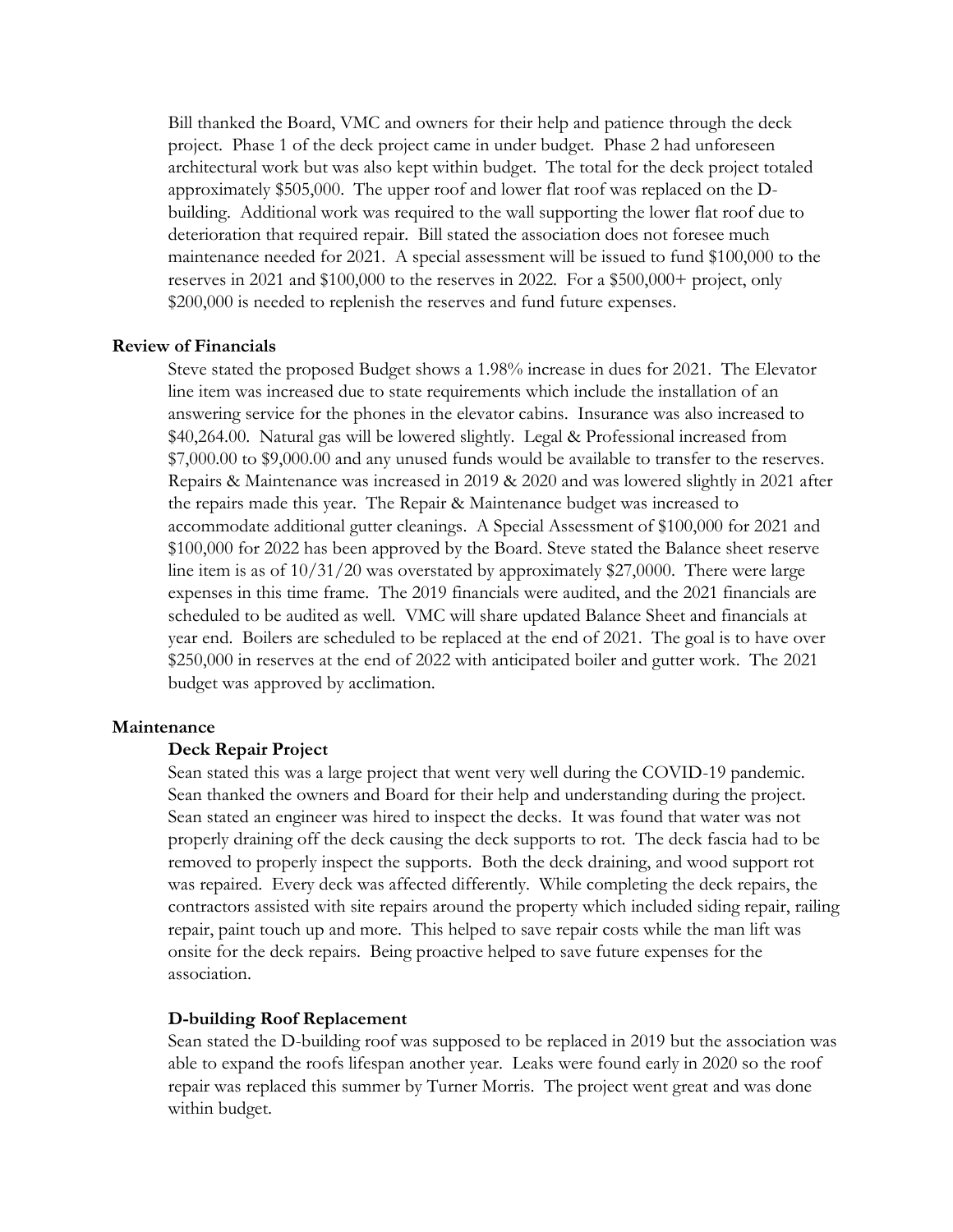# **D-building Flat Roof Replacement & Adjacent Wall Repair**

Sean stated the lower flat roof was also replaced by Turner Morris. Matt stated during the replacement, the flat roof's concrete floor was found to be compromised and had to be removed. Once the concrete was removed, rot was found throughout the wall holding the flat roof. The wall was originally a half stucco and half rock wall. Due to the repair, this was made to be full stucco wall and the scupper was also replaced. A gutter was added to direct water way from a window that was directly under the scupper.

## **Old Business**

# **Insurance**

Steve instructed owners to share the information provided in the meeting packet with their personal insurance provider to ensure there are no gaps in coverage for their unit. Bill asked if the \$5 million in coverage was needed after the deck project. VMC recommended the Board should consider keeping the coverage. Roger stated he also recommend the \$5 million umbrella coverage be retained.

## **Who to Call:**

Sean reiterated the information provided in the meeting packet stating all River Pines request, questions and submissions should be emailed to manager $\omega$ vailmanagement.com and an afterhours call service is available through the prompts when calling the VMC offices at 970-476-4262.

## **Website Info:**

Sean explained how to access the association's public and owner portal websites. This information was included in the meeting packet shared with owners.

# **New Business**

# **Rules & Regulations Revision to Rule 1.0**

Bill explained the revision to the Rules & Regulations stating Rule 1.0 was revised to be more lenient for residents with certain truck and van sizes. The rule revision was shared with owners during a 30-day review period where the Board reviewed all comments from owners concerning the change. Ed moved to adopt the revised Rules & Regulations. Bill second. All were in favor.

#### **Windows**

Bill stated he had good results with Alpine Development. Bids were provided to interested owners. Bill stated Alpine Development preapproved as a contractor for the window replacement and knows how to the installation needs to be done.

# **Board Vacancies:**

Ed, Bill and Roger have all said they are stepping down from their Board positions. Steve gave thanks to Bill, Ed and Roger for all their time and hard work. Four owners expressed interest of running for the Board. After a brief discussion there were three final candidates